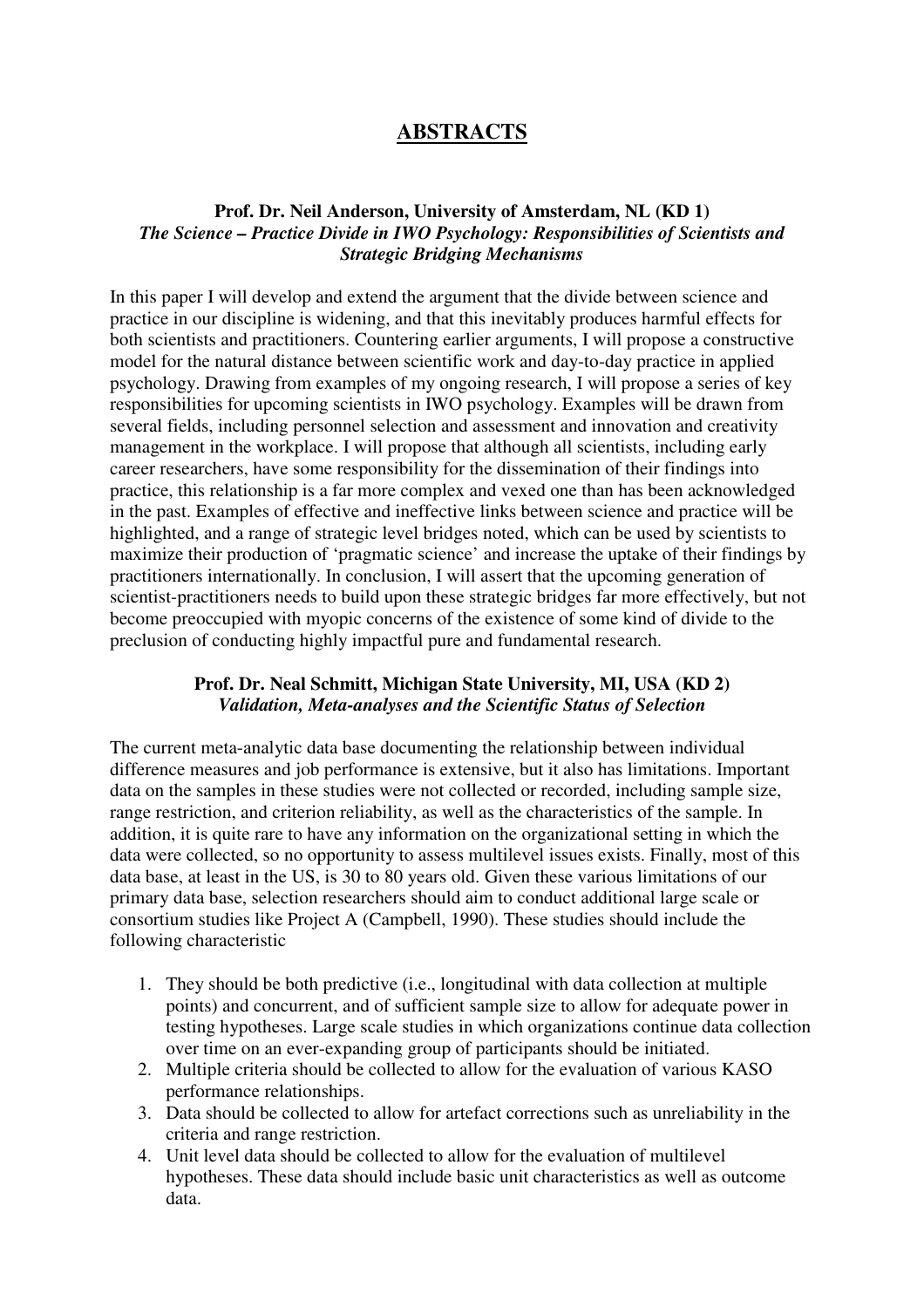- 5. Demographic data should be collected to allow for the evaluation of subgroup differences in the level of performance, as well as differences in KASO-performance relationships across subgroups.
- 6. Data on constructs thought to be related (and unrelated) to the target constructs of interest should be collected to allow for the evaluation of broader construct validity issues.

Obviously, these studies would necessitate a level of cooperation and planning not characteristic of multiple researchers, much less multiple organizations across countries. However, real advancement in our understanding of individual differences in KASOs and performance will probably not come from additional small scale studies, or meta-analyses of primary studies, which address traditional questions with sample sizes, research designs and measurement characteristics which are not adequate and which may be obsolete.

### **Prof. Dr. Adrian Furnham, University College London, UK (KD 3)**  *Emotional Intelligence at Work*

This paper will consider the history and operationalisation of EI. There now exist over 20 multiple "intelligences", most of which are loosely defined. The origin of EI in the multiple intelligence literature will be explored and critiqued for being inaccurate, faddist and a misnomer. Then the two opposing camps of trait and ability EI will be discussed in full, with a particular critique of the latter. Thereafter the history of test development will be discussed. The bulk of the paper will look at the validation of a measure of TRAIT EMOTIONAL INTELLIGENCE. The research on the role of emotional intelligence at work will then be discussed. One issue is how emotional intelligence differs from older concepts like interpersonal and social skills. Finally, various areas of potential application will be considered.

### **Prof. Dr. Frank Schmidt, University of Iowa, IA, USA (KD 4)**  *How to Detect and Correct the Lies that Data Tell*

In psychology and related fields there is excessive faith in data as the direct source of scientific facts, and an inadequate appreciation of how misleading most data are when accepted at face value. Because of distortions created by research artifacts, such as sampling error, measurement error, dichotomization of measures and so on, observed data often lie to researchers. Detecting and correcting these lies requires the use of meta-analysis methods that remove the biases and distortions created by these artefacts. I will present examples showing how this process often leads to conclusions which are radically different from those produced by naïve interpretations of research literature based on statistical significance tests, and I will discuss the implications for the attainment of cumulative scientific knowledge in psychology.

### **Prof. Dr. Joyce Osland, San José State University, CA, USA (KD 5)** *Global Leadership*

Global leadership is a relatively young, but extremely important field. With the rise of globalization, leaders face qualitatively different challenges. To date, the empirical research on this topic is limited and restricted primarily to competency studies. More foundational research is needed in construct definition, antecedents of effectiveness, performance measures as well as assessment measures, and there is a lack of longitudinal studies on development and developmental methods. In this Keynote, Dr. Osland will present the accumulated